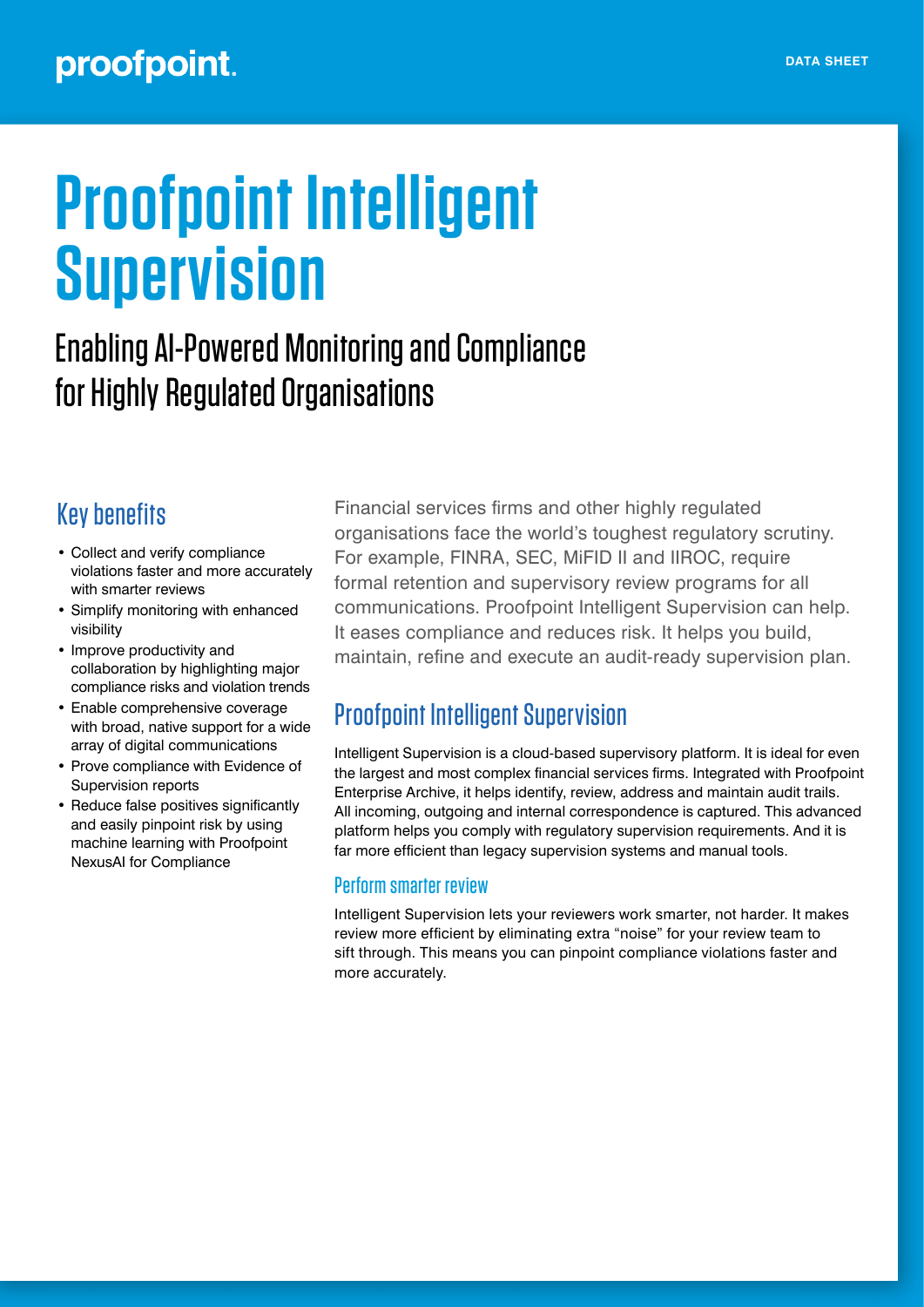| <b>Pending Messages</b><br>Saved Search | Sort by Achieved Date (New -+ Old).                           | Actions *                      |                                                                                                                    | Clear . Il Issue Management   LA de More - | <b>H</b>                                                                 |                                                                     | All Policies v 1 asi 3 Months v                |  |  |
|-----------------------------------------|---------------------------------------------------------------|--------------------------------|--------------------------------------------------------------------------------------------------------------------|--------------------------------------------|--------------------------------------------------------------------------|---------------------------------------------------------------------|------------------------------------------------|--|--|
| Unreviewed                              | Special Thanks<br>From Alen Huff                              | Jul 13, 2020 10:32AM EDT       | <b>FLAGGED (1)</b><br>图目                                                                                           |                                            | <b>Compliance Risk Dashboard</b>                                         |                                                                     |                                                |  |  |
| $-$ Policies                            | To Road Smith<br><b>New Post by Emma Ton</b>                  | Jul 13, 2020 1:40PM EDT        | Shared Flag 1 - Keyword (1 Policy):<br>.auser50@ex16ad16sd.ga auser50 ex16ad16sd.ga ex16ad16sd                     | 1-1 INTERNAL                               | Top Offenders by Confirmed Flag Count -<br>All Offenders + Page 1/13 < > | Monitored Staff Confirmed Flag Frequency                            |                                                |  |  |
| All                                     | From Emma Ton<br>To Bob Geller                                | $\left  \bullet \right $       | qa keyword  (Body)<br>Date Jul 13, 2020 10:32AM EDT                                                                |                                            | John Smith @<br>Sucinoss Analyst 100.000                                 | 20 of 1000 Monitored Staff have Confirmed Flags (2)<br>$\checkmark$ |                                                |  |  |
| + Team Assignment                       | <b>Small Business Saturday</b><br>From Harry Goodman          | Jul 13, 2020 4:00PM EDT        | Size 1.1 KB<br>I really appreciate the tip the other day. I have free tickets for the big game this weekend if you |                                            | Montgomery Giovanni @<br>Senior Customer Service Recen. 70,000           | $\checkmark$                                                        | Number of Confirmed Flags<br>7 Uskes<br>$-1-5$ |  |  |
| + Message Attributes                    | To Andy Samberg                                               |                                | want them.                                                                                                         |                                            | Mildred Lindsey @                                                        | 2%<br>$\checkmark$                                                  | 1 Users<br>$-6 - 10$                           |  |  |
| + Flagged                               | Facebook Status updated<br>From Ayley Woodbrige               | Usil 12, 2020 2:00PM EDT       |                                                                                                                    |                                            | Emergency First Level Responder 60,000<br>Catherine Lee Douglas-Cha.     | Have Confirmed<br>Flags<br>$\checkmark$                             | $-11-15$ d Users<br>$-16 - 20$<br>3 Ugers      |  |  |
| + Reviewed                              | To Eddie Nygong                                               |                                |                                                                                                                    |                                            | Justice Marketing Constitutor 40,000                                     |                                                                     | $-321$<br>5 Users                              |  |  |
|                                         | C Zoom Meeting - "Project<br>From Andrea Goon<br>To Amin Baha | Jul 10, 2020 9:15 AM EDT       |                                                                                                                    |                                            | Ronald Bush @<br>Chief Information Technology 0. 6000                    | $\checkmark$                                                        |                                                |  |  |
|                                         | <b>Bloomberg</b><br>From Hayley Cuoko<br>To Samantha Gelcko   | Jul 7, 2020 9:15AM EDT         |                                                                                                                    |                                            | <b>Confirmed Flag Trends</b>                                             |                                                                     |                                                |  |  |
|                                         | To Be Hidden With Flag<br>From Heather Woo<br>To Peter Jones  | Jul 7, 2020 12:33PM EDT        |                                                                                                                    |                                            | · Profanity                                                              | Selected Period (i)<br>$1,000 + 100$                                | Prior Period (?)<br>SOD                        |  |  |
|                                         | More Attachtive Markets                                       | Jul 6/2020 2:00PM EDT          |                                                                                                                    |                                            | · Harassment                                                             | $1,000 + 100$ %                                                     | 500                                            |  |  |
|                                         | From Dept1                                                    |                                |                                                                                                                    |                                            | 3,200<br>· Insider Trading<br><b>Total Confirmed Flags</b>               | 1,000 + 100%                                                        | 500                                            |  |  |
|                                         | To User1<br>To Be Hidden With Else                            | that a city of a scale a give- |                                                                                                                    |                                            | · Fraud                                                                  | $500 + 100$ %                                                       | 1,000                                          |  |  |
| Clear Save                              | 1,458 items<br>1,458 items in view                            | Load more                      |                                                                                                                    |                                            | $n$ Other (5)                                                            | 1,000 + 100%                                                        | <b>SOD</b>                                     |  |  |

Figure 1: Intelligent Supervision violation preview Figure 2: Compliance Risk Dashboard with Intelligent Supervision

With Intelligent Supervision, you can:

- Ignore pre-approved content and waste less time reviewing false positives using advanced violation detection.
- Use Review Sets to uncover conversational context, facilitating event reconstruction (for example, creating queues based on trades or events) from digital communications for deeper insight.
- Minimise low-risk content, including bulk mail, with intelligent sampling by message type.
- Decide whether to review without having to read the entire message body, with violation previews.
- Target, refine and prioritise the review queue, with advanced message filters.
- Group and review related messages in a single step, with conversation threading.

#### Modernise supervision

Intelligent Supervision is flexible so you can optimise your supervision strategy as your needs evolve. Also, it frees you from processes built around outdated technology.

With Intelligent Supervision, you can:

- Maintain privacy and security with customised workflows by line of business. This feature enables isolated administration, access and reporting.
- Provide greater scrutiny by employee or violation type, with multitier escalation.
- Experience top performance in even the largest and most complex firms, for enterprise-grade scalability.

#### Achieve complete visibility

You can speed regulatory response times by gaining full visibility into the supervision process. Intelligent supervision identifies bottlenecks, improves collaboration and boosts productivity. This ultimately reduces compliance risks.

Actionable intelligence is delivered with visual reporting tools for all archived content. You can:

- Quickly identify the highest compliance risks and violation trends, with the Compliance Risk Dashboard.
- Track the progress of review to identify review teams that are falling behind, with real-time monitoring.
- Ensure that all reviewers are completing their assigned review work on time, with productivity reporting.
- Alert reviewers and compliance teams when queues grow beyond set thresholds, with real-time alerts.

#### Establish complete audit readiness

With Intelligent Supervision, you can respond to regulatory audit requests at a moment's notice.

- All review activities are fully audited. You can easily export the full history of review activities and comments in the industry-standard PST email file format.
- Policy tracking allows you to demonstrate the history of rules, supervised employees and reviewers at any point in time.
- Evidence of Review reports prove you are in compliance with your stated policy.